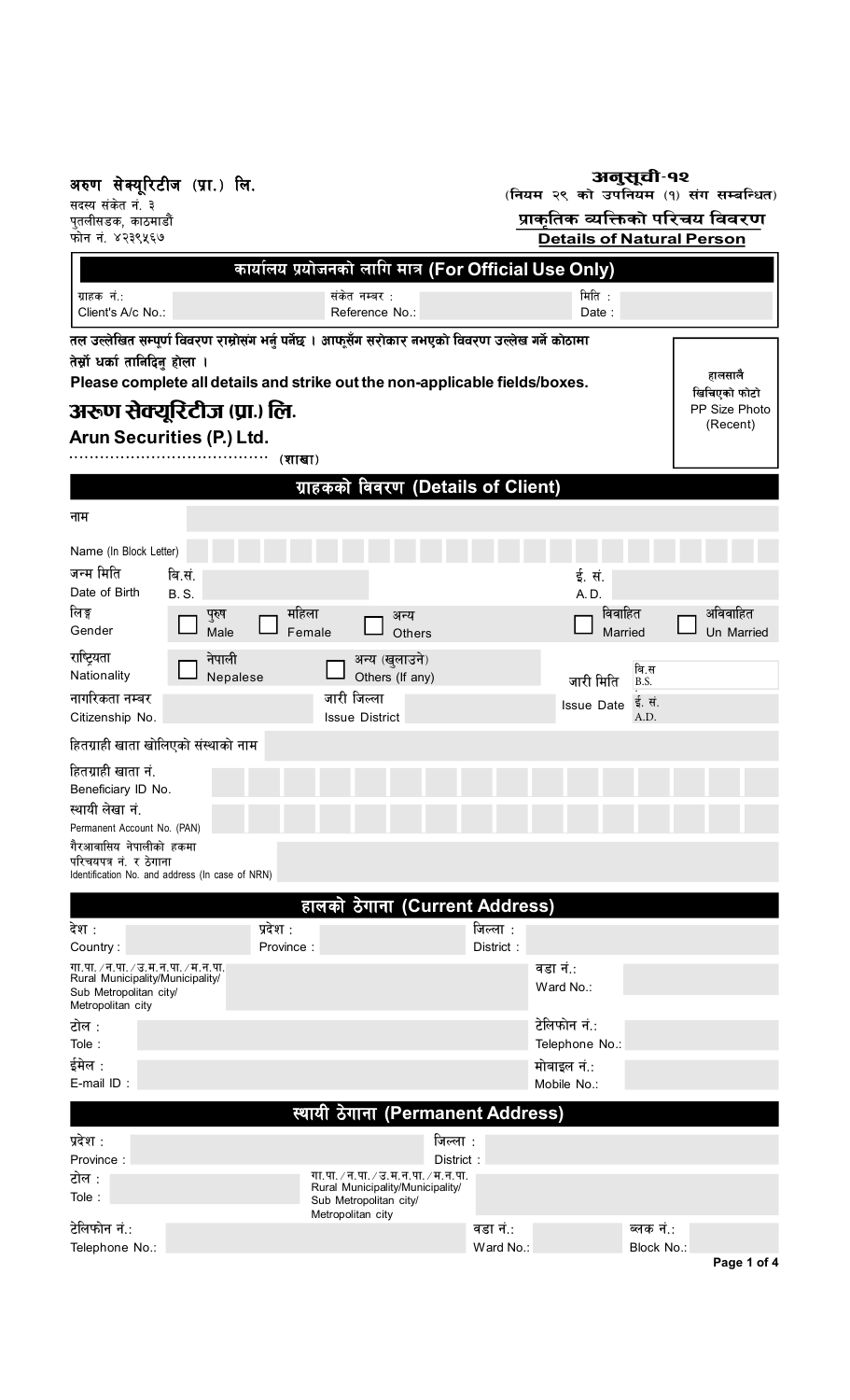|                                                                 | परिवारका सदस्यहरुको विवरण (ठाउँ नपुग भएमा थप गर्न सकिने) (Details of Family Members) |                            |                     |                                          |                         |                                  |                                         |                |          |            |
|-----------------------------------------------------------------|--------------------------------------------------------------------------------------|----------------------------|---------------------|------------------------------------------|-------------------------|----------------------------------|-----------------------------------------|----------------|----------|------------|
| बुबाको नाम<br>Father's Name<br>(In Block Letter)                |                                                                                      |                            |                     |                                          |                         |                                  |                                         |                |          |            |
| बाजेको नाम                                                      |                                                                                      |                            |                     |                                          |                         |                                  |                                         |                |          |            |
| Grand Father's Name                                             |                                                                                      |                            |                     |                                          |                         |                                  |                                         |                |          |            |
| आमाको नाम                                                       |                                                                                      |                            |                     |                                          |                         |                                  |                                         |                |          |            |
| Mother's Name                                                   |                                                                                      |                            |                     |                                          |                         |                                  |                                         |                |          |            |
| पति ∕पत्नीको नाम                                                |                                                                                      |                            |                     |                                          |                         |                                  |                                         |                |          |            |
| Spouse's Name                                                   |                                                                                      |                            |                     |                                          |                         |                                  |                                         |                |          |            |
| छोराको नाम                                                      |                                                                                      |                            |                     |                                          |                         |                                  |                                         |                |          |            |
| Son's Name                                                      |                                                                                      |                            |                     |                                          |                         |                                  |                                         |                |          |            |
| छोरीको नाम<br>(अविवाहित)                                        |                                                                                      |                            |                     |                                          |                         |                                  |                                         |                |          |            |
| Daughter's Name                                                 |                                                                                      |                            |                     |                                          |                         |                                  |                                         |                |          |            |
| बुहारीको नाम                                                    |                                                                                      |                            |                     |                                          |                         |                                  |                                         |                |          |            |
| Daughter's in Law's<br>Name                                     |                                                                                      |                            |                     |                                          |                         |                                  |                                         |                |          |            |
| सस्राको नाम<br>Father in Law's<br>Name                          |                                                                                      |                            |                     |                                          |                         |                                  |                                         |                |          |            |
| सासुको नाम<br>Mother in Law's<br>Name                           |                                                                                      |                            |                     |                                          |                         |                                  |                                         |                |          |            |
|                                                                 |                                                                                      |                            |                     | बैंक खाताको विवरण (Bank Account Details) |                         |                                  |                                         |                |          |            |
| बैंक खाताको किसिम :<br>Types of Bank Account:                   |                                                                                      | बचत खाता<br>Saving Account |                     | चल्ती खाता                               | <b>Current Account</b>  |                                  |                                         |                |          |            |
| बैंक खाता नम्बर :<br><b>Bank Account Number:</b>                |                                                                                      |                            |                     |                                          |                         |                                  |                                         |                |          |            |
| बैंक खाता भएको बैंकको नाम र ठेगाना :<br>Name & Address of Bank: |                                                                                      |                            |                     |                                          |                         |                                  |                                         |                |          |            |
|                                                                 |                                                                                      |                            |                     | पेशागत विवरण (Details of Occupation)     |                         |                                  |                                         |                |          |            |
| पेशा:                                                           | सेवा:                                                                                | सरकारी                     |                     | सार्वजनिक ∕निजी क्षेत्र                  |                         |                                  | एन.जी.ओ. ⁄ आई.एन.जी.ओ.                  |                | विशेषज्ञ | विद्यार्थी |
| Occupation :                                                    | Service:<br>व्यापारी                                                                 | Govt.<br>Businessperson    | कृषि<br>Agriculture | Public/Private Sector                    | सेवा निवृत्त<br>Retired | NGO/INGO<br>गृहिणी<br>House Wife |                                         | अन्य<br>Others | Expert   | Student    |
| व्यापारको प्रकार :<br>Types of Business:                        |                                                                                      | उत्पादन<br>Manufacturing   |                     | सेवामुखी<br>Service Oriented             |                         | अन्य<br>Others                   |                                         |                |          |            |
| संस्थाको नाम :<br>Organization's Name:                          |                                                                                      |                            |                     |                                          |                         |                                  | ठेगाना<br>Address                       |                |          |            |
| पद:<br>Designation :                                            |                                                                                      |                            |                     |                                          |                         | (ID No of Employee)              | कर्मचारीको हकमा कर्मचारी परिचयपत्र नं.: |                |          |            |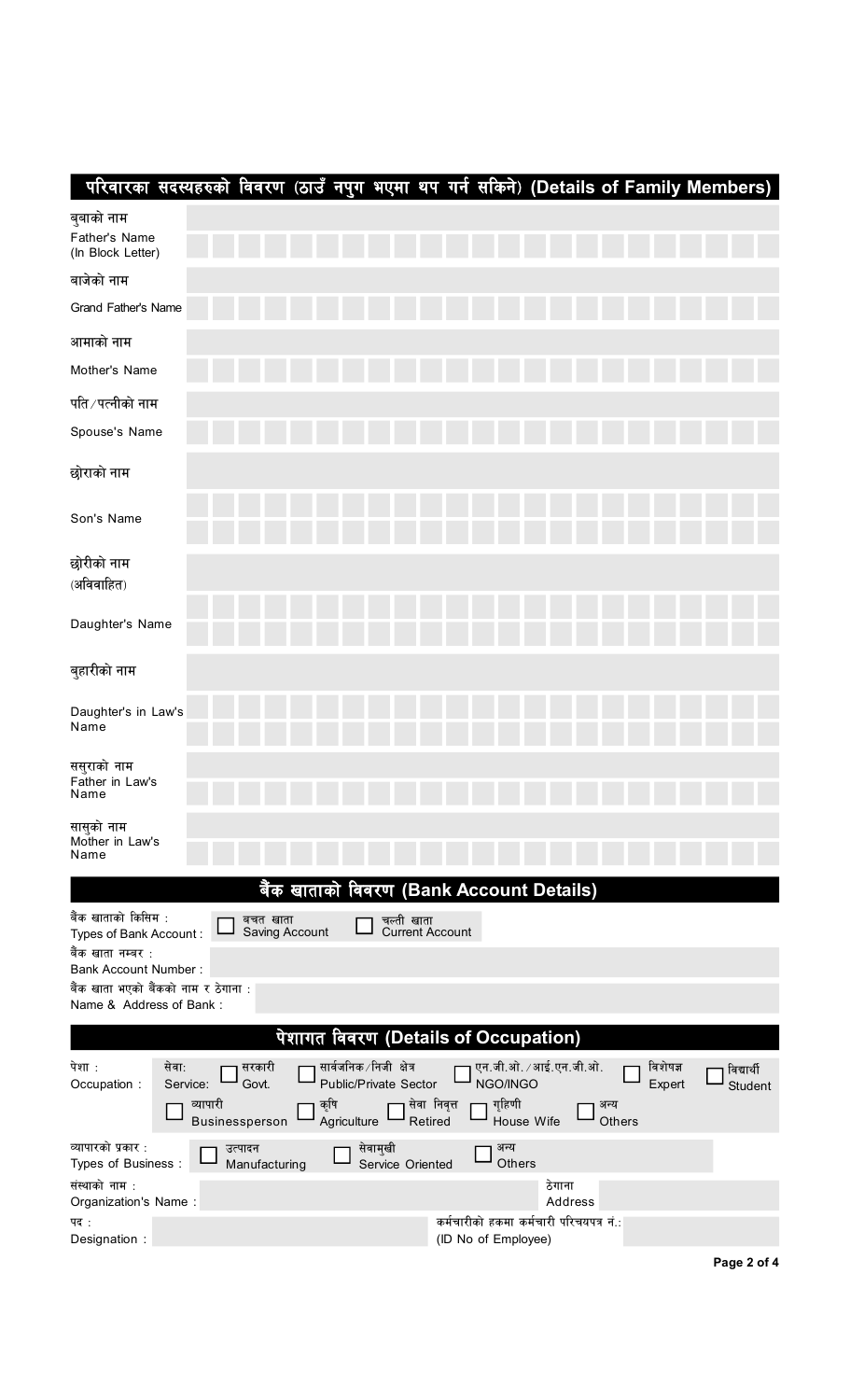| आर्थिक विवरण :                                                                  | आयको सीमा (वार्षिक विवरण / Income Limit (Annual Details)                                                                                                                                                                                                                                                                                                                                                                                             |                                                                                                                                                                                                                                                                                                                        |                                                              |                                                 |
|---------------------------------------------------------------------------------|------------------------------------------------------------------------------------------------------------------------------------------------------------------------------------------------------------------------------------------------------------------------------------------------------------------------------------------------------------------------------------------------------------------------------------------------------|------------------------------------------------------------------------------------------------------------------------------------------------------------------------------------------------------------------------------------------------------------------------------------------------------------------------|--------------------------------------------------------------|-------------------------------------------------|
| <b>Financial Details:</b>                                                       | रु. ५,००,००० सम्म<br>Upto Rs. 5,00,000                                                                                                                                                                                                                                                                                                                                                                                                               | रु. ५,००,००१ देखि रु. १०,००,००० सम्म<br>From Rs. 5,00,001 to Rs. 10,00,000                                                                                                                                                                                                                                             |                                                              | रु. १०,००,००० भन्दा माथि<br>Above Rs. 10,00,000 |
| ۹.<br>विप्रेषण    <br>२.<br>₹.<br>कम्पनीको नाम :<br>Name of the Company:<br>पदः | कारोबार सम्बन्धि थप विवरण (Transaction related additional information)<br>आम्दानीको श्रोत $ \blacktriangledown$ लगाउन् होस : व्यवसायीक आम्दानी $ \;\; $ तलब $\;$ पारिश्रमिक $ \;\; $<br>पैतक    <br>अन्य धितोपत्र दलाल कम्पनीमा कारोवार गर्ने गरेको : ्छैन    <br>धितोपत्र खरिद बिक्री गर्ने मुख्य उद्देश्यले स्थापित इन्भेष्टमेन्ट कम्पनीमा संलग्न<br>(भएमा देहाय बमोजिमको विवरण उल्लेख गर्नु पर्ने। (If yes mention below)<br>पदाधिकारी<br>सञ्चालक | लगानी प्रतिफल $\begin{array}{ c c } \hline \ \hline \ \hline \ \hline \ \hline \ \hline \ \hline \end{array}$<br>छ<br>छ भने कम्पनीको नाम : …………………………………………………………………………… ग्राहक कोड: ……………………………………<br>छ ।<br>Involvement in Investment companies which were established for securities trading<br>शेयरधनी<br>कर्मचारी | घर भाडा $\vert$  <br>छेन ।<br>छु<br>Yes<br><b>No</b><br>अन्य | धितोपत्र कारोवार                                |
| Designation :<br>बहालमा बस्नेको हकमा                                            | Director<br>Executive                                                                                                                                                                                                                                                                                                                                                                                                                                | Shareholder<br>Employee                                                                                                                                                                                                                                                                                                | Others                                                       |                                                 |
|                                                                                 |                                                                                                                                                                                                                                                                                                                                                                                                                                                      | मनपा ⁄ उपमनपा ⁄ नपा ⁄ गाविस:……………………………………………………………………………………… वडा   नं……………<br>संरक्षकको विवरण (नाबालक/विक्षिप्तको हकमा मात्र) Guardian's Details (In case of Minor/Intellectually Disabled only)                                                                                                                      |                                                              | संरक्षकको फोटो<br>(हालसालै<br>खिचिएको)          |
| नाम $/$ थर $\,$ :<br>Name/Surname: (In Block letter)<br>निवेदकसंगको सम्बन्ध :   |                                                                                                                                                                                                                                                                                                                                                                                                                                                      |                                                                                                                                                                                                                                                                                                                        |                                                              |                                                 |
| Relationship with applicant :<br>पत्राचार ठेगाना :<br>Correspondence Address :  |                                                                                                                                                                                                                                                                                                                                                                                                                                                      |                                                                                                                                                                                                                                                                                                                        |                                                              |                                                 |
| देश :<br>Country:                                                               |                                                                                                                                                                                                                                                                                                                                                                                                                                                      | प्रदेश :<br>Province :                                                                                                                                                                                                                                                                                                 |                                                              |                                                 |
| जिल्ला:<br>District:                                                            |                                                                                                                                                                                                                                                                                                                                                                                                                                                      | गा.पा. / न.पा. / उ.म.न.पा. / म.न.पा.<br>Rural Municipality/Municipality/<br>Sub Metropolitan city/<br>Metropolitan city                                                                                                                                                                                                |                                                              |                                                 |
| वडा नं.:<br>Ward No.:                                                           |                                                                                                                                                                                                                                                                                                                                                                                                                                                      | टेलिफोन नं.:<br>Telephone No.:                                                                                                                                                                                                                                                                                         |                                                              |                                                 |
| फ्याक्स नं.:<br>Fax No.:                                                        |                                                                                                                                                                                                                                                                                                                                                                                                                                                      | मोबाइल नं.:<br>Mobile No.:                                                                                                                                                                                                                                                                                             |                                                              |                                                 |
| स्थायी लेखा नं.: <br>PAN No.:                                                   |                                                                                                                                                                                                                                                                                                                                                                                                                                                      | ईमेल :<br>$E$ -mail ID:                                                                                                                                                                                                                                                                                                |                                                              |                                                 |
|                                                                                 | संरक्षकको हस्ताक्षर<br>Guardian's Signature                                                                                                                                                                                                                                                                                                                                                                                                          |                                                                                                                                                                                                                                                                                                                        |                                                              |                                                 |
| हाल बसोबास रहेको<br>स्थानको नक्शा                                               | <b>Site Map</b>                                                                                                                                                                                                                                                                                                                                                                                                                                      |                                                                                                                                                                                                                                                                                                                        |                                                              |                                                 |

**Location Map**

From main Road Street.................................................................. the distance of the Residence is............ meters (approximately).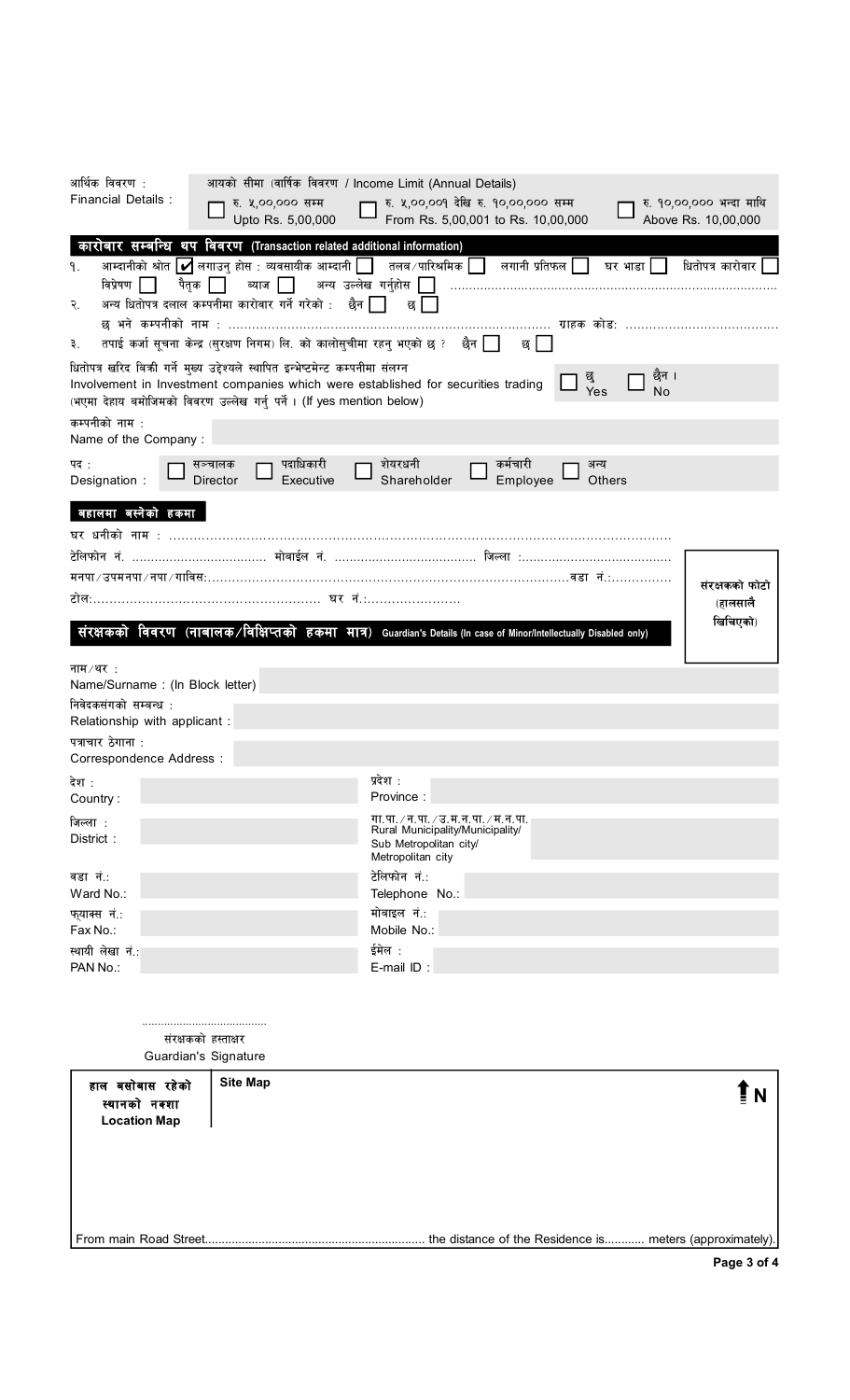| सम्पत्ति शुद्धिकरण तथा आतङ्कारी कृयाकलापमा वित्तिय निवारण सम्बन्धी थप विवरण:               |                                                                                                                                                                                                                                                        |
|--------------------------------------------------------------------------------------------|--------------------------------------------------------------------------------------------------------------------------------------------------------------------------------------------------------------------------------------------------------|
| १. के तपाई राजनैतिक वा उच्च पदस्थ व्यक्ति हुनुहुन्छ ?                                      | हो<br>होईन                                                                                                                                                                                                                                             |
| २. के तपाई राजनैतिक वा उच्च पदस्थ व्यक्ति संग सम्बन्धि हुनुहुन्छ ?                         | छैन<br>छ                                                                                                                                                                                                                                               |
| सम्बन्धित राजनैतिक/उच्च पदस्थ व्यक्तिको नाम                                                | तपाईसंगको सम्बन्ध                                                                                                                                                                                                                                      |
| ३. के तपाईको हिताधिकारी व्यक्ति छ ?                                                        | छन<br>छ                                                                                                                                                                                                                                                |
| हिताधिकारी व्यक्तिको नाम                                                                   | तपाईसंगको सम्बन्ध                                                                                                                                                                                                                                      |
| ४. के तपाई विगतमा कुनै सम्बद्ध कसुरमा दोषी प्रमाणित हुनु भएको छ ?                          | छैन<br>छ                                                                                                                                                                                                                                               |
| सम्पत्ति शुद्धिकरण (मनी लाउण्डरिङ्ग) निवारण ऐन, २०६४ को दफा २ को खण्ड (श) बमोजिमका कसुरहरु |                                                                                                                                                                                                                                                        |
| छ भने कृपया उल्लेख गर्नुहोस                                                                |                                                                                                                                                                                                                                                        |
| धितोपत्र कारोवारको सम्बन्धमा तपशिल बमोजिमको स्वघोषणा गर्दछु ।                              |                                                                                                                                                                                                                                                        |
| १. म ∕ हामीले धितोपत्र खरिदका लागि प्रयोग गर्ने रकम सम्पत्ती शुद्धिकरण                     | ५. म ∕ हामी कर्जा सूचना केन्द्रको कालो सुचीमा रहेको छु ∕ छैन ।                                                                                                                                                                                         |
| सम्बन्धी प्रचलित कानुन विपरित आर्जन गरेको हने छैन ।                                        | ६. सम्पत्ति शढि़करण (मनी लाउण्डरिङ्ग) निवारण ऐन, २०६४ र यस                                                                                                                                                                                             |
| २. धितोपत्रमा गरिएको लगानीमा निहित जोखिमको सम्बन्धमा                                       | अर्न्तगत जारी भएका नियमावलि तथा निर्देशन आदीबाट माग भए                                                                                                                                                                                                 |
| जानकार छु ।                                                                                | अनुसारका सुचना, विवरण तथा कागजातहरु कम्पनीलाई उपलब्ध                                                                                                                                                                                                   |
| ३. म ∕ हामीले खरिद गरेका धितोपत्रहरु वापतको भुक्तानी लिने दिने कार्य                       | गराउने छु∕छौं ।                                                                                                                                                                                                                                        |
| तोकिएको समय भित्र गर्ने छ ।                                                                | ७. कम्पनीलाई गर्नु पर्ने भुक्तानी नगरि बांकी राखेको कारणबाट                                                                                                                                                                                            |
| ४. म / हामीले धितोपत्र सम्बन्धी तथा अन्य प्रचलित नियम कानूनहरुको                           | मेरो ⁄ हाम्रो कारोवार अन्य धितोपत्र दलाल कम्पनीहरुमा समेत निलम्बन                                                                                                                                                                                      |
| पालना गर्नेछ ।                                                                             | गर्न पत्राचार वा परिपत्र गर्न मेरो ∕ हाम्रो मञ्जुरी छ ।                                                                                                                                                                                                |
| संलग्न गर्नु पर्ने कागजात                                                                  |                                                                                                                                                                                                                                                        |
| १. नेपाली नागरिकहरुको हकमा नागरिकताका प्रमाणपत्रको प्रतिलिपी ।                             | ५. आमा वा बाबु संरक्षक भएमा छोरा वा छोरीको जन्मदर्ता प्रमाणपत्रको                                                                                                                                                                                      |
| २. अन्य देशको नागरिकको हकमा पासपोर्टको प्रतिलिपी ।                                         | प्रतिलिपी ।                                                                                                                                                                                                                                            |
| ३. नाबालकको हकमा संरक्षक तथा नाबालक दुवैको फोटो ।                                          | ६. निवेदकको हस्ताक्षर तथा औंठा छापमा संरक्षकको हस्ताक्षर तथा औंठा                                                                                                                                                                                      |
| ४. कानूनी संरक्षक भए सो सम्बन्धी कागजात ।                                                  | छाप ।                                                                                                                                                                                                                                                  |
|                                                                                            | ७.  कुनै संस्थाको कर्मचारी रहेको हकमा कर्मचारी परिचयपत्रको प्रतिलिपी ।                                                                                                                                                                                 |
| information related to me/us.<br>औंठा छाप Thumb Print                                      | माथि उल्लेखित विवरण सत्य तथ्य रहेको र सो विवरणमा कुनै फरक परे कानून बमोजिम सहुँला, बुफाउँला । I/We hereby acknowledge that<br>the above disclosed details are true. I further hereby consent to bear any legal actions in case any false disclosure of |
| बायाँ Left<br>दायाँ Right                                                                  | ग्राहकको हस्ताक्षर                                                                                                                                                                                                                                     |
|                                                                                            | Client's Signature                                                                                                                                                                                                                                     |
|                                                                                            | कार्यालय प्रयोजनको लागि (For Official Use)                                                                                                                                                                                                             |
| रुजु गर्ने:                                                                                | प्रमाणित गर्ने :                                                                                                                                                                                                                                       |
| नाम, थर:                                                                                   | नाम, थर :                                                                                                                                                                                                                                              |
| पद :                                                                                       | पद :                                                                                                                                                                                                                                                   |
| हस्ताक्षर :                                                                                | हस्ताक्षर :                                                                                                                                                                                                                                            |
| मिति:                                                                                      | मिति :<br>कार्यालयको नाम तथा छाप                                                                                                                                                                                                                       |
|                                                                                            | प्रविष्टी गर्नेको हस्ताक्षर                                                                                                                                                                                                                            |
|                                                                                            |                                                                                                                                                                                                                                                        |
| $\overline{\mathbf{w}}$ कां लं.:                                                           |                                                                                                                                                                                                                                                        |
|                                                                                            | Page 4 of 4                                                                                                                                                                                                                                            |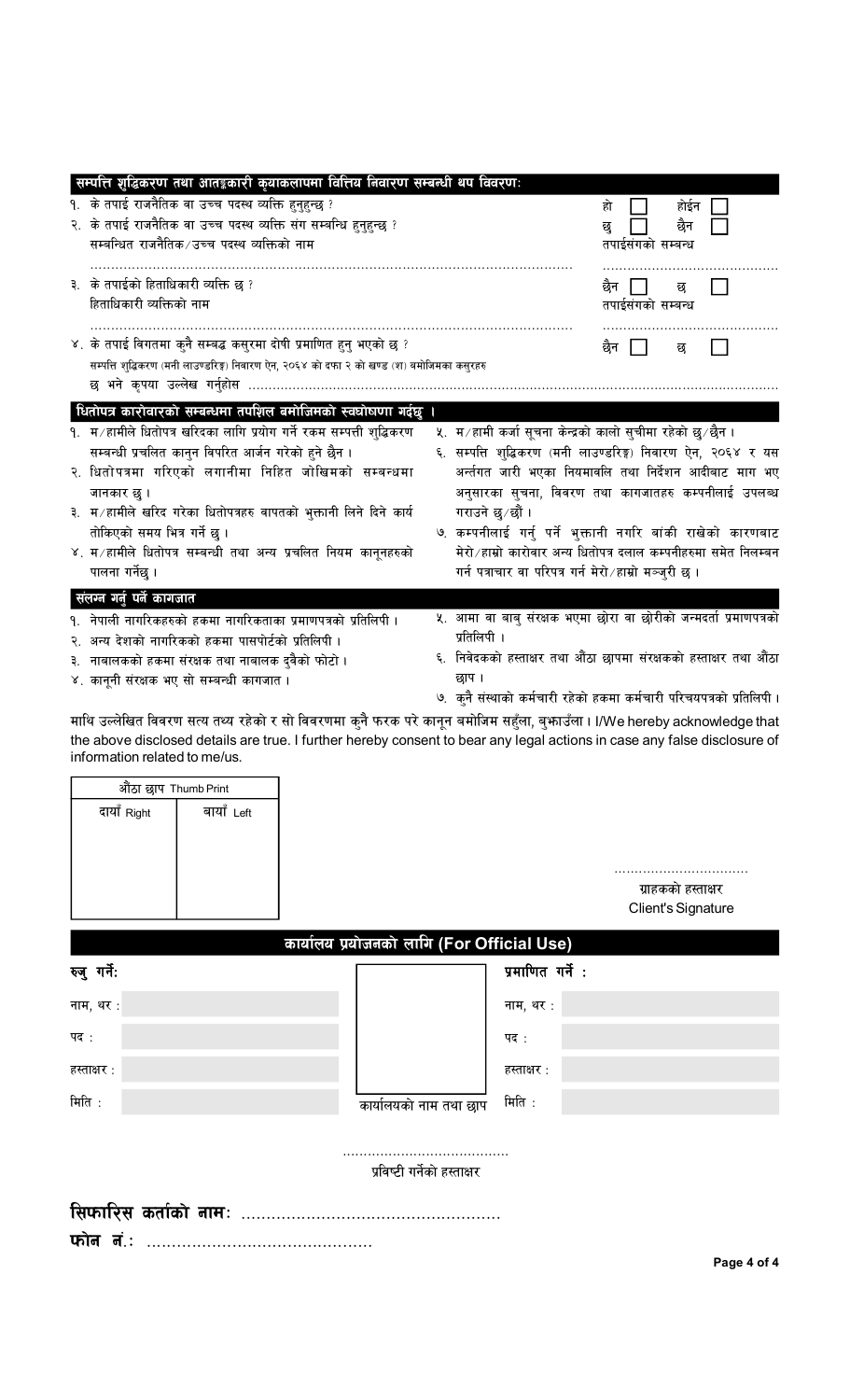## धितोपत्र कारोबार सञ्चालन विनियमावली २०७५ को विनियम १० संग सम्बन्धित कारोवार सदस्य र ग्राहक बिचको सम्भौतापत्र

| दलाल ब्यवसायीको इजाजत प्राप्त गरी नेपाल स्टक एक्सचेञ्ज लिमिटेडको कारोबार सदस्य रहेको …………………………………………………………………                      |  |
|-------------------------------------------------------------------------------------------------------------------------------------|--|
|                                                                                                                                     |  |
|                                                                                                                                     |  |
|                                                                                                                                     |  |
|                                                                                                                                     |  |
|                                                                                                                                     |  |
|                                                                                                                                     |  |
|                                                                                                                                     |  |
| ग्राहक संकेत नम्बर (यनिक क्लाईन्ट कोड) ……………………………………………………………………… कार्यालयमा दर्ता भई रजिस्टर्ड कार्यालय …………………………………………… मा भएको |  |

बाहेक निजका उत्तराधिकारी र∕वा कानुनी प्रतिनिधि समेत लाई जनाउने), बीच नेप्सेको कारोबार प्रणालीबाट कारोबार हने विधि र आफैले कारोबार गर्ने सम्बन्धमा दोस्रो पक्ष सँग आवश्यक ज्ञान रहेको मानी यो सम्भौता (उप्रान्त सम्भौता भनिने छ) सम्पन्न भएको छ।

## यस सम्भौताका पक्षहरु निम्नलिखित शर्तहरु पालना गर्न मञ्जर छन् :

- प्रचालित धितोपत्र ऐन, नियम, विनियम, कार्यविधि तथा नेपाल राष्ट्र बैंक, बिमा समिति, नेपाल धितोपत्र बोर्ड, नेपाल स्टक एक्सचेन्ज लिमिटेड, सिडिएस एन्ड क्लियरिड लिमिटेड लगायतका नियमक निकायले समय समयमा जारी गरेका निर्देशिका, परिपत्र र निर्देशन समेतलाई यसै सम्फौतामा उल्लेख भए सरह मानी सम्फौताका पक्षहरुले सोको पालना गर्न मञ्जर गर्दछन्।
- २. दोस्रो पक्षले यस सम्भनैता गर्दाको वखत वा यस भन्दा अघि प्रथम पक्षलाई दिएको सचना, दोस्रो पक्षको ग्राहक परिचय विवरण (केवाइसी) मा भरेको विवरणमा कनै फेरवदल भए, फेरबदल भएको ७ कार्य दिनभित्र प्रथम पक्षलाई जानकारी दिई आफ्नो पहिचान तथा खाताका विवरणहरु अद्यावधिक गराउन मञ्जर गर्दछ।
- दोस्रो पक्ष धितोपत्रको कारोबार गर्न कानून बमोजिम अयोग्य ठहरिने कुनै अवस्था उत्पन्न भई कारवाहीमा परेमा, आर्थिक रुपमा टाट पल्टिएमा, विघटनमा गएमा, दामासाहीमा ₹. परेमा वा कर्जा सुचना केन्द्रको कालो सुचीमा परेमा वा अन्य कुनै कारणले कानुनत आर्थिक कारोबार गर्न असमर्थ भएमा प्रथम पक्षलाई तुरुन्त जानकारी दिन मञ्जुर गर्दछ ।
- दोस्रो पक्षले यस सम्फौतामा उल्लेख गरेको वा ग्राहक परिचय विवरण (केवाइसी) मा उल्लेख भएको इमेल ठेगाना वा मोबाईल नम्बरमा दोस्रो पक्षले प्रयोग गर्ने यजरनेम तथा  $\lambda$ पासवर्ड प्रथम पक्षले उपलब्ध गराउने छ। प्रथम पक्षले उपलब्ध गराएको वा सो पश्चात दोस्रो पक्षले परिर्वतन गरेको युजरनेम वा पासवर्ड को गोपनियता कायम गर्ने र आफ्नो नियन्त्रणमा राख्ने दायित्व दोस्रो पक्षको हुनेछ।
- दोश्रो पक्षले बिकी कारोवार गर्दा मौज्दातमा धितोपत्र रहेको वा रहने कनै एक हीतग्राही खाता प्रथम पक्षलाई उपलब्ध गराउने छ। र उक्त खाता अन्य धितोपत्र कारोवार ५. सदस्यलाइ दिने छैन। यदी एउटै खाता अन्य धितोपत्र कारोवार सदस्यलाई दिइ हुने जोखिको जिम्मेवारी दोश्रो पक्ष ले लिने छ।
- दोस्रो पक्षलाई दिइएको यजरनेमबाट भएगरेको सम्पर्ण कारोबारहरुको दायित्व बहन गर्ने तथा सो को समयमा राफसाफ गर्ने जिम्मेवारी दोस्रो पक्षको हनेछ।  $\epsilon$ .
- दोस्रो पक्षलाइ प्रदान गरीएको युजरनेमको प्रयोग गरी सिर्जना हुने दायित्व तथा सम्फौतारत पक्ष र नेप्से समेतको सम्पत्तिमा कुनै हानी नोक्सानी भएमा सो प्रति दोस्रो पक्ष ৩ जिम्मेवार हनेछ ।
- दोस्रो पक्षले आफ्नो युजरनेम प्रयोग गरी वा प्रथम पक्षलाई आदेश दिई बिकी भएका धितोपत्रहरुको निर्देशन पूर्जी जारी गर्नुपर्ने दायित्व दोस्रो पक्षको हुनेछ । यसरी बिकी भएको  $5.$ धितोपत्रको हस्तान्तरण दोस्रो पक्षले टि+१ को १२ बजे भित्र प्रथम पक्षको राफसाफ खातामा जम्मा गर्न नसको राकसाफ हुन नसकेमा सो बाट सिर्जित सम्पूर्ण दायित्व दोस्रो पक्षले वहन गर्नपर्नेछ।
- दोस्रो पक्षले धितोपत्र बिकी गरिसकेपछि सो धितोपत्रको आधार मुल्य प्रथम पक्षलाई राफसाफ समयको १ (एक) दिन पुर्व नै उपलब्ध गराउन् पर्नेछ । आधार मुल्य समयमा उपलब्ध नगराएमा, फर्जी वा गलत आधार मूल्यका कारण उत्पन्न हुने कानूनी तथा आर्थिक दायित्च वा हानी नोक्सानी दोस्रो पक्षले व्यहोर्नु पर्नेछ।
- १०. दोस्रो पक्षले बिकि गरेको धितोपत्रको कारोबारमा लाग्ने कर, शुल्क, दस्तुर तथा प्रणालीगत शुल्कहरु तथा प्रथम पक्षले धितोपत्र खरीद बिकी सम्वन्धमा थप सुविधा प्रदान गरेमा लाग्ने थप स्वीकृत दस्तुर कट्टा गरी बाँकी रकम मात्र प्रथम पक्षले दोस्रो पक्षलाई भुक्तानी गर्नेछ।
- ११. दोस्रो पक्षले खरीद आदेश प्रणालीमा प्रविष्ट गर्दा प्रथम पक्षले तोकेको कारोबार लिमिटको सीमाभित्र रही गर्न पर्नेल्न। दोस्रो पक्षले प्रथम पक्षलाई अग्रिम रुपमा बफाएको रकमको ..................... गुणा सम्म कारोबार लिमिट प्राप्त गर्न सक्नेछ। उक्त कारोबार सीमा दोस्रो पक्षले बुभाएको रकमको चार गुणा भन्दा बढी हने छैन ।
- १२. दोस्रो पक्षले कारोबार सीमाका लागि प्रथम पक्षलाई बुफाउने सबै किसिमका भुक्तानी चेक वा अन्य बिद्युतीय माध्यमबाट गर्नुपर्नेछ ।
- १३. दोस्रो पक्षले कारोबार प्रयोजनका लागि प्रथम पक्षलाई उपलब्ध गराएको रकम तथा धितोपत्र कारोवार राफसाफ प्रयोजनमा मात्र प्रयोग गर्नुपर्नेछ ।
- १४. दुवै पक्षको आपसी सहमतिमा दोस्रो पक्षले प्रथम पक्षलाई यस्तो कारोबार सीमाको लागि आवश्यक अग्रिम भक्तानी बैंक ग्यारेन्टी तथा कारोवारयोग्य धितोपत्रहरुको माध्यमबाट पनि गर्न सक्ने छ । यस्तो धरौटी दोश्रो पक्षले आफनो दायित्व समयमा भक्तानी नगरेमा प्रथम पक्षलो पक्षलाई जानकारी दिई नगदमा परिणत गर्न सक्ने छ ।
- १५. कारोबार सीमा गणना प्रयोजनको लागि कारोबारयोग्य धितोपत्रको मुल्यांकन बजार मुल्यको बढीमा ७० प्रतिशत सम्म गर्न सकिने छ । धितोपत्र तथा धितोपत्र बजारमा हुने सम्भावित जोखिमलाई मध्यनजर गरी प्रथम पक्षले दोस्रो पक्षलाई उपलब्ध गराएको कारोबार सीमा दोस्रो पक्षलाई जानकारी गराई फेरबदल गर्न सक्नेछ ।
- १६. खरीद कारोबारपछि बाँकी रहेको रकम खरिद बिल बमोजिम दोस्रो पक्षले टि+२ भित्रमा प्रथम पक्षको खातामा जम्मा हने गरी प्रथम पक्षलाई उपलब्ध गराउन पर्नेछ। यसरी रकम उपलब्ध गराउदा अग्रिम भुक्तानी रकममा उपलब्ध गराएको भए सो रकम समायोजन गर्ने सुविधा दोस्रो पक्षलाई हुनेछ ।
- १७. खरिद कारोबार पश्चात दोस्रो पक्षले राफसाफ समय भित्रमा आफ्नो दायित्व प्रा नगरेमा टि+४ मा प्रथम पक्षले दोस्रो पक्षलाई जानकारी गराई दोस्रो पक्षकै नाममा खरिद गरिएको तथा जमानतमा लिइएको धितोपत्र बिक्री, वैक जमानतबाट रकम र सो को लागत बापतको सोधभर्ना र नपुग रकम कानुन बमोजिम असुल उपर गरि लिन सक्नेछ ।
- १८. दोस्रो पक्षको धितोपत्र बिकी गरि प्रथम पक्षको लेना रकम असुलउपर गरी रकम बाँकी रहेमा दोस्रो पक्षको अग्रिम भुक्तानी सम्मको रकम दोस्रो पक्षलाई फिर्ता गरी थप रकम बाँकि रहन गए धितोपत्र कारोबार सञ्चालन विनियमावली, २०७५ मा तोकिए बमोजिम हुनेछ ।
- १९. दोस्रो पक्षले खरीद गरेको धितोपत्र खरिदबाट सिर्जित दायित्वहरु पुरा गरेपछि वा कारोवारको राफसाफको दिन मध्ये जुन पछी हुन्छ सो को भोलिपल्ट ग्राहकको निक्षेप खातामा प्रथम पक्षले धितोपत्र हस्तान्तरण गर्न पर्नेछ ।
- २०. दोस्रो पक्षको नामवाट कारोवार भए पश्चात दोस्रो पक्षको मृत्यु भएमा, दामासाहीमा परेमा, मगज बिग्रिएमा वा अन्य कुनै कारणवाट दोस्रो पक्षको नामवाट भएका कारोवारको राफसाफ हुन नसक्ने स्थिति सिर्जना भएमा उक्त कारोबारको राफसाफको जिम्मेवारी निज वा निजको कानूनी उत्तराधिकारी उत्तराधिकारीबाट पनि राफसाफ हन नसकेमा प्रचलित कानून बमोजिम हनेछ ।